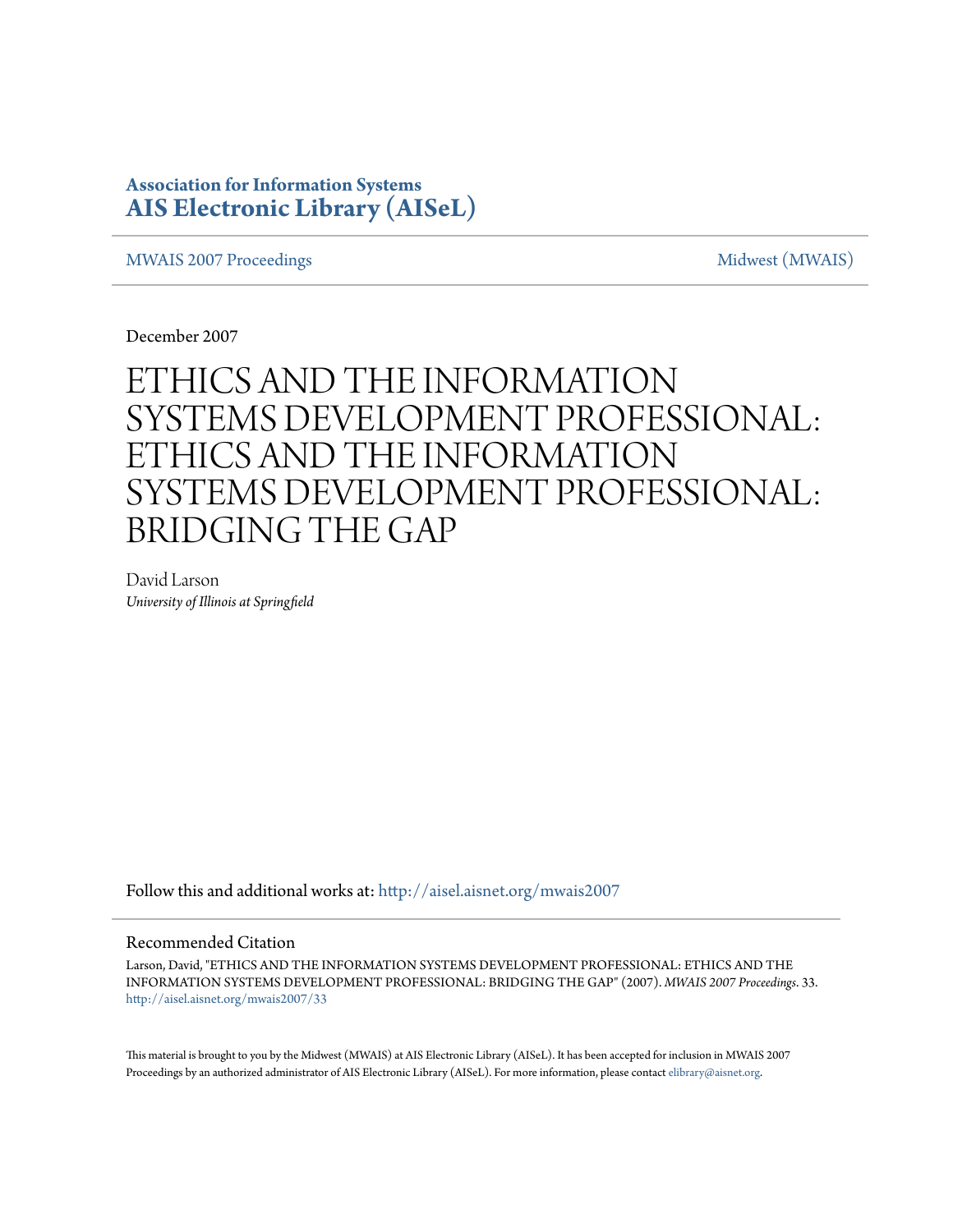## **ETHICS AND THE INFORMATION SYSTEMS DEVELOPMENT PROFESSIONAL: BRIDGING THE GAP**

**David K. Larson**  University of Illinois at Springfield larson.david@uis.edu

#### **ABSTRACT**

*Information technology is a vital aspect of society and commerce today, and will continue to be so in the foreseeable future. Much of the concentration of systems development work has been concerned with technical issues and on extracting the required elements of a system needed to produce desired results. It is crucial that in addition to the technical and requirements aspect of the system, the systems development professional look at what the impact to society might be of what the finished system does, how it accomplishes its processes and what it produces. Development professionals need to be aware of when an ethical gap occurs between what the system will do and what it should from an ethical perspective. This requires the systems development professional become aware that ethical issues exist, to assess the ethical issues surrounding the system they are developing, and to develop an ethically acceptable solution. In this paper I will suggest a procedure for addressing the ethical gap.* 

#### **KEYWORDS**

Ethics, Ethical Analysis, Information Systems Development, Systems Development, Systems Developer

#### **INTRODUCTION**

Information technology is a vital aspect of society and commerce today, and will continue to be so in the foreseeable future. Much of the concentration of systems development work has been concerned with technical issues and on extracting the required elements of a system needed to produce the desired results. However, there is more at stake than just ensuring the system does the right things and produces the right results. Vital to every information system is the information systems development professional who develops the system with the goal of providing a system that functions properly and meets the needs of those who will use it. It is crucial that in addition to the technical and requirements aspect of the system, the systems development professional look at what the impact to society might be of what the finished system does, how it accomplishes its processes, and what it produces. Development professionals need to be aware of when an ethical gap between what the system will do and what it should from an ethical perspective occurs. This requires the systems development professional to become aware that ethical

*Proceedings of the Second Midwest United States Association for Information Systems, Springfield IL Man 18–19, 2007*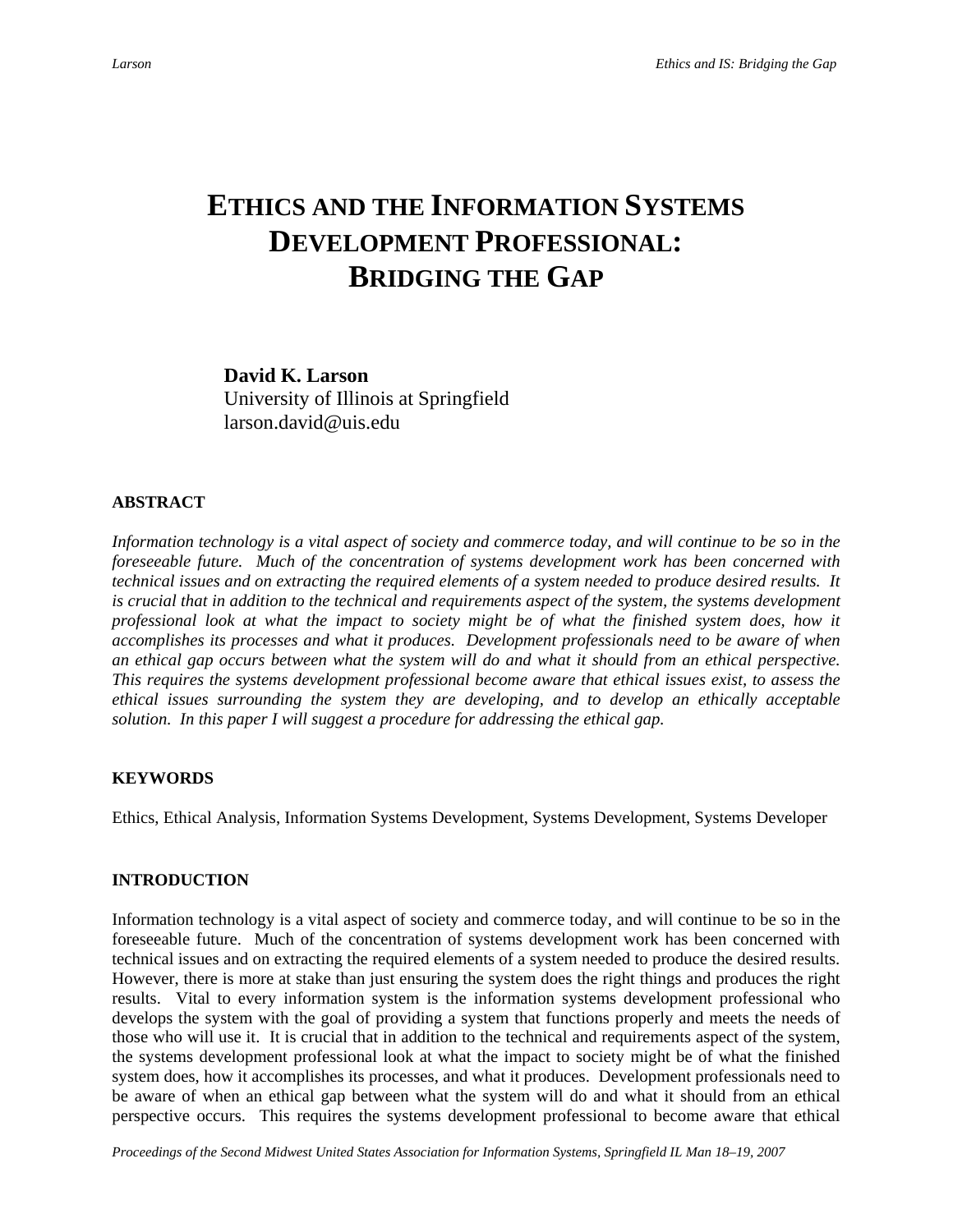issues exist, to assess the ethical issues surrounding the system they are developing, and to develop an ethically acceptable solution. In this paper I will suggest a procedure for addressing the ethical gap.

#### **FOUNDATIONAL ISSUES**

#### **Ethics**

*.* 

The Merriam-Webster Online dictionary defines ethics as:

the discipline dealing with what is good and bad and with moral duty and obligation a: a set of moral principles or values; b: a theory or system of moral values; c: the principles of conduct governing an individual or a group; d: a guiding philosophy (ethic)

In reviewing the definition of ethics the word moral appears several times and is a key concept of ethics. Moral is defined as:

a: of or relating to principles of right and wrong in behavior; b: expressing or teaching a conception of right behavior; c: conforming to a standard of right behavior; d: sanctioned by or operative on one's conscience or ethical judgment; e: capable of right and wrong action (moral)

The definition of moral focuses on behavior and particularly on "right" behavior. One can interpret from this that a moral person or a person acting morally will be a person that does the right things or, at least in a particular situation, is doing the right thing. Note that this does not mean right in the sense of getting a correct answer on a test. It means right in terms of its effects on society, another person, or an organization.

Unfortunately goodness or badness, rightness or wrongness, are not finite, one-definition-fits-all concepts. They have different meanings to different people and/or segments of society. Likewise, not everybody conforms to the same codes of conduct or beliefs—often times two people intending to do good, will hold totally opposite beliefs of what is good in a given situation.

#### **Ethical Theories**

There are many ethical theories one can use to evaluate a situation for its ethical implications. While it is beyond the scope of this article to explain each theory, a few will be mentioned as examples. Smith and Hasnas (1999) recommend three theories that can be used in the Information Systems context. In their article, they discuss stockholder theory, stakeholder theory, and social contract theory. Additionally, Laudon and Laudon (2006 p. 154) identify several other theories such as the Golden Rule, Immanuel Kant's Categorical Imperative, Descartes' rule of change, the Utilitarian Principle, the Risk Aversion Principle, and the ethical "no free lunch" rule. In addition to these theories, many professions have developed codes of conduct which imbed a particular ethical view agreed upon by the profession. Which theory or theories the Information Systems professional uses is a matter of personal choice coupled with the ethical position taken by their profession and organization. The point is not which theory is the best; the point is for the Information Systems professional to know which best fits with their beliefs and to use this choice as their standard of ethics as they become aware of the ethical issues surrounding their work.

Ethical Dimensions of Information Systems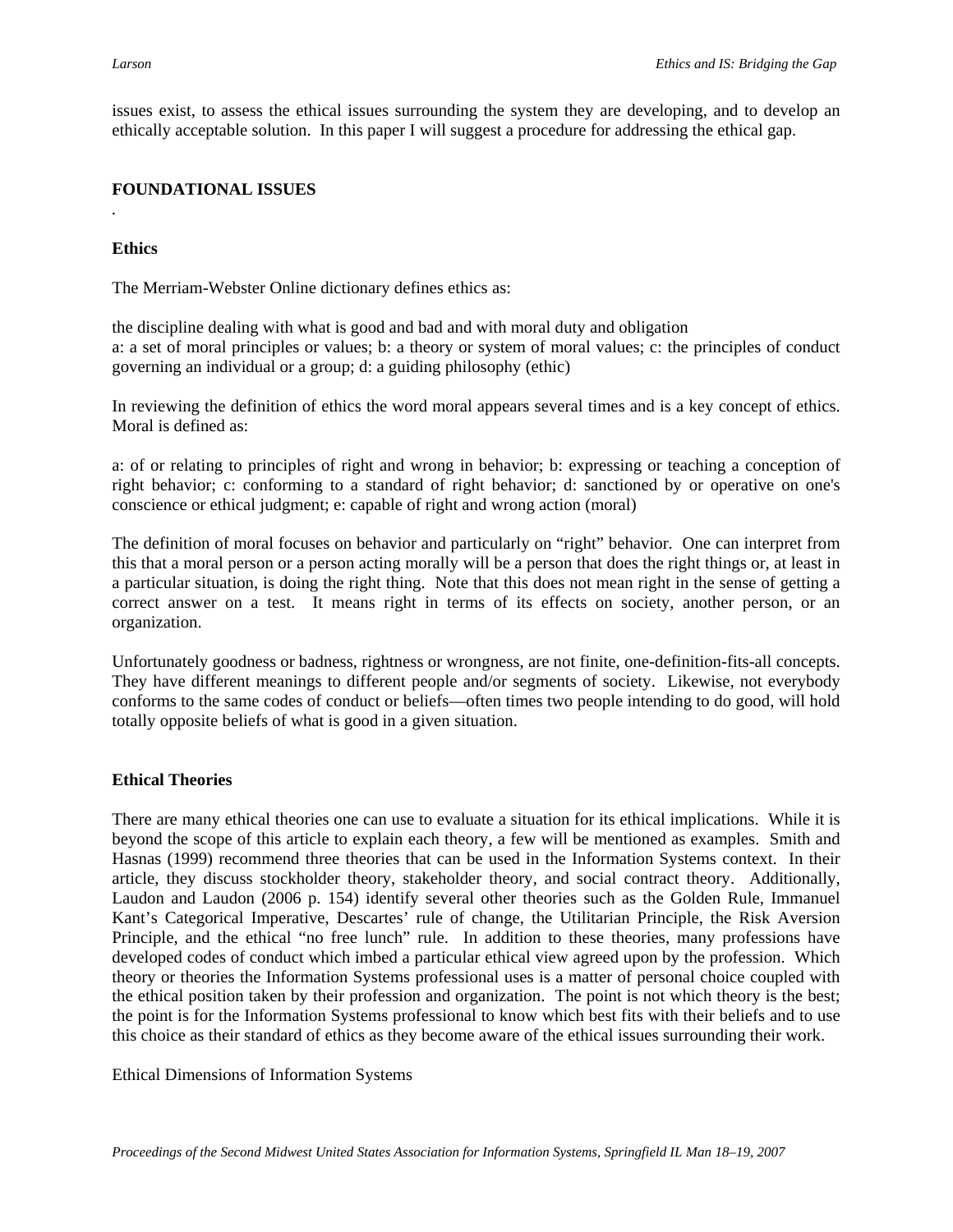Mason (1986) identified four aspects relating to Information Systems which should be looked upon ethically. These four aspects are privacy, accuracy, property, and accessibility. Laudon and Laudon (2006 p. 150) identify what they call the "five moral dimensions of the information age." These five dimensions are information rights and obligations, property rights and obligations, accountability and control, system quality, and quality of life. As Information Systems professionals go about their work, they must be aware of how what they are doing ethically impacts the above dimensions.

#### Technology

For information systems professionals, technology is an enabling factor in being able to provide state of the art Information Systems to users. By using technology, developers construct computer systems that meet the many needs users have in trying to accomplish their functional responsibilities within an organization. To the developer, the use of technology provides benefits to people and organizations. Such benefits might include the ability to better serve customer needs, a cleaner and safer work environment, enhanced skills on the part of the user, less negative environmental impact, improved quality of life, medical breakthroughs, and so forth. However, not all persons view technology in the same way as systems developers.

Barbour (1993) categorizes technology into three areas: "Technology as Liberator," "Technology as Threat," and "Technology as Instrument of Power." As a liberator, technology is seen to provide benefits to society and components of society. As a threat, technology leads to uniformity in a mass society, loss of individuality, loss of feeling for employees by organizations, loss of worker power, and alienation of the worker. As an instrument of power, technology is seen as a threat because those who develop and produce technology do it for profits, for special interest groups, and for government. The developers and suppliers of technology are seen by some not as providing and developing technology with the good of society as their goal, but only for their own well-being.

#### Information

"Information is the symbolic means by which one mind influences another mind. According to Davis and Olson (1985), 'Information is data that has been processed into a form that is meaningful to the recipient [the information taker] and is of real or perceived value in current or prospective actions or decisions.'" (Mason, Mason, & Culnan 1995) Information, which is the ultimate output of an information system, is much different than other resources used within organizations. Being intangible, information cannot be touched, weighed, or measured in the physical sense. The same information can be worthless to some while extremely valuable to others. It can give one a tremendous advantage or be extremely damaging to another. In some cases it must be protected from dissemination at all costs, while in other cases it is given away freely.

Essentially, information is very flexible, can be very hard to control and protect, can become overwhelming and is critical to decision makers who rely on it. Ethical issues involving information are abundant and often directly opposed.

#### Participants

Mason, Mason, and Culan (1995 pp. 32–33) identify four categories of participants who take part in the information chain: information givers, orchestrators, information takers, and stakeholders. Information givers are those who provide the raw data for the information mechanism. Orchestrators are those who receive the information from the givers, combine it with other relevant information, validate it, store it, protect it, and finally deliver it to the information takers. Information takers are those who receive the information and utilize it for decision-making. Stakeholders are those who are affected by the actions of the givers, takers, and orchestrators. Essentially, Information Systems professionals play a significant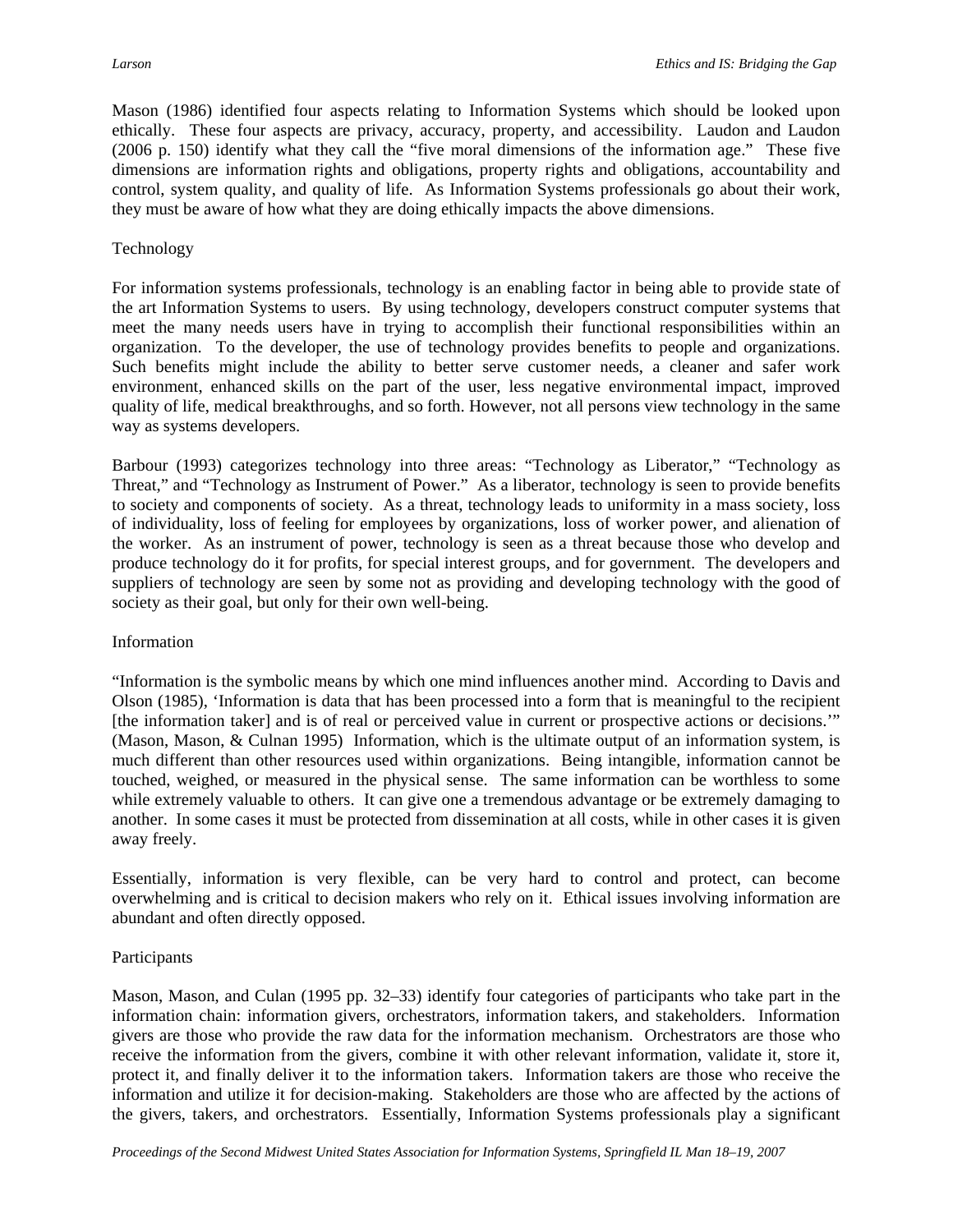role in the orchestration process in organizations today. As such, they are responsible for ethically dealing with their responsibilities for the information.

#### **BRIDGING THE GAP**

Now that the foundational issues concerning ethics and different issues surrounding ethics and information systems have been discussed, it is now time to discuss what to do. First discussed will be the ethics gap and then discussed will be steps to take to resolve the gap.

#### **Ethics Gap**

In given situations, one may find that there is a difference between what they believe to be the good and right thing to do, which would be based on their standard of ethics, and what they are being asked or directed to do. When this situation occurs where the party asking or directing a person to act holds influence over our success or survival, the person has what Navran (1992) calls an "ethics gap." Essentially the ethics gap occurs when one is given an assignment or directive that, after he or she has done an ethics evaluation, the person feels is the wrong thing to do and bad consequences will result if the directive is carried out. As an example, a development project leader may be instructed by management to implement a new system on a given date, without fail. The project leader, having evaluated the situation, knows that if the system is implemented on that date, it will not have been fully tested and may result in serious errors that will have negative affects on the client and will negatively affect the reputation of the development firm and the project manager. Here, there is a definite gap between what the project manager is being told to do, implement the system, and what the project manager feels is the right thing to do, delay the implementation. At this point, the project manager has to make the decision to either implement the system and hope for the best, or try to convince management that ethically, implementing is the wrong thing to do.

Navran proposes that we try to bridge the ethics gap and offers a seven step process to do so. These seven steps are listed in Table 1. Additionally, other authors have provided procedures that can be followed to analyze an ethical dilemma. In Table 1, procedures from three additional sources, Mason (1995), Reynolds (2007) and, Laudon and Laudon (2006), are listed,. While each procedure provides a good general set of steps, this author feels that a combination of these procedures would be more useful. Even though they appear to be somewhat similar, each offers unique aspects that add to the effectiveness of a combined procedure.

| Navran    |                    | Mason     |                             | Reynolds  |                  | Laudon & Laudon |                      |
|-----------|--------------------|-----------|-----------------------------|-----------|------------------|-----------------|----------------------|
| $\bullet$ | The individual has | $\bullet$ | What are the facts?         | $\bullet$ | Get the facts    |                 | Identify and         |
|           | to be aware of the | $\bullet$ | <b>What Ethical</b>         | $\bullet$ | Identify the     |                 | describe clearly the |
|           | ethics gap         |           | Principles,                 |           | stakeholders and |                 | facts                |
| $\bullet$ | Accepting the      |           | <b>Standards</b> , or Norms |           | their positions  | $\bullet$       | Define the conflict  |
|           | responsibility     |           | Should Be Applied?          | $\bullet$ | Consider the     |                 | or dilemma and       |
| $\bullet$ | Having admitted    | $\bullet$ | Who Should                  |           | consequences of  |                 | identify the higher- |
|           | that there is an   |           | Decide?                     |           | your decisions   |                 | order values         |
|           | ethics gap and     | $\bullet$ | Who Should Benefit          | $\bullet$ | Weigh various    |                 | involved             |
|           | accepting the      |           | From the Decision?          |           | guidelines and   | $\bullet$       | Identify             |
|           | responsibility to  |           | How Should the              |           | principles       |                 | stakeholders         |
|           | bridge it, the     |           | Decision Be Made?           | $\bullet$ | Develop and      | ٠               | Identify the options |
|           | individual must    |           |                             |           |                  |                 |                      |

*Proceedings of the Second Midwest United States Association for Information Systems, Springfield IL Man 18–19, 2007*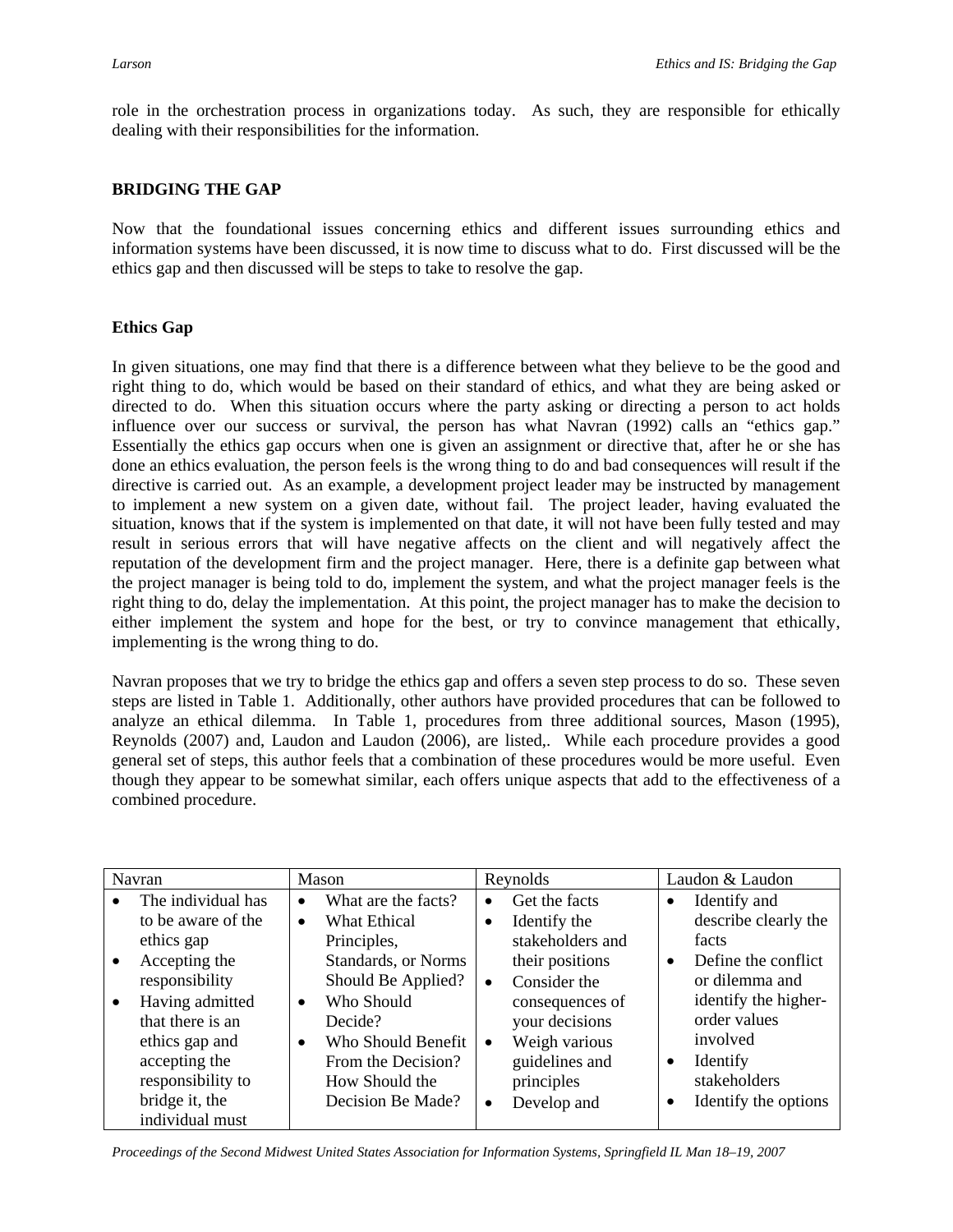|           | define it<br>Having defined the<br>problem, the<br>individual must<br>develop ethically<br>congruent<br>alternatives<br>Develop a values<br>based argument in | $\bullet$ | <b>What Steps Should</b><br>Be Taken to Prevent<br>This Issue From<br>Occurring Again? | $\bullet$<br>$\bullet$ | evaluate options<br>Review your<br>decision<br>Evaluate the results<br>of your decision | ٠ | you can reasonably<br>take<br>Identify the<br>potential<br>consequences of<br>your options |
|-----------|---------------------------------------------------------------------------------------------------------------------------------------------------------------|-----------|----------------------------------------------------------------------------------------|------------------------|-----------------------------------------------------------------------------------------|---|--------------------------------------------------------------------------------------------|
| $\bullet$ | effective and<br>pragmatic<br>alternatives<br>Join your power<br>with others<br>Escalate                                                                      |           |                                                                                        |                        |                                                                                         |   |                                                                                            |

**Table 1. Alternative Procedures for Ethical Analysis** 

This author suggests a combined procedure be developed within the context of Simon's four stages of decision-making. His four stages include intelligence, design, choice, and implementation (Laudon & Laudon 2006 pp. 462–463). Intelligence focuses on problem discovery and definition, design focuses on identifying and exploring potential solutions, choice focuses on selecting an alternative, and implementation focuses on putting the proposed solution in place. The suggested procedure is as follows:

- **Intelligence** 
	- o Scan for ethical gaps
	- o Become aware of the gap
	- o Accept the responsibility for doing something about the gap
	- o Define the ethical issue
		- Define the conflict or dilemma
		- Identify the higher-order values involved
		- Identify stakeholders and their positions
		- Identify the consequences of the ethical issue
	- o Identify the ethical principles, standards, or norms that should be applied
	- o Weigh various guidelines and principles
	- o Determine who should benefit from the decision
	- o Determine who should decide
	- o Determine how the decision should be made
- Design
	- o Develop ethically congruent alternatives
	- o Identify the options you can reasonably take
	- o Evaluate options against ethical principles, standards, norms, guidelines, and principles identified for this issue
	- o Evaluate affect of each option on stakeholders
	- o Identify potential consequences of each option
	- o Develop a values-based argument for each reasonable alternative
- **Choice** 
	- o Evaluate values-based arguments for each alternative
	- o Select the most reasonable solution
	- o Join power with others if additional support is needed